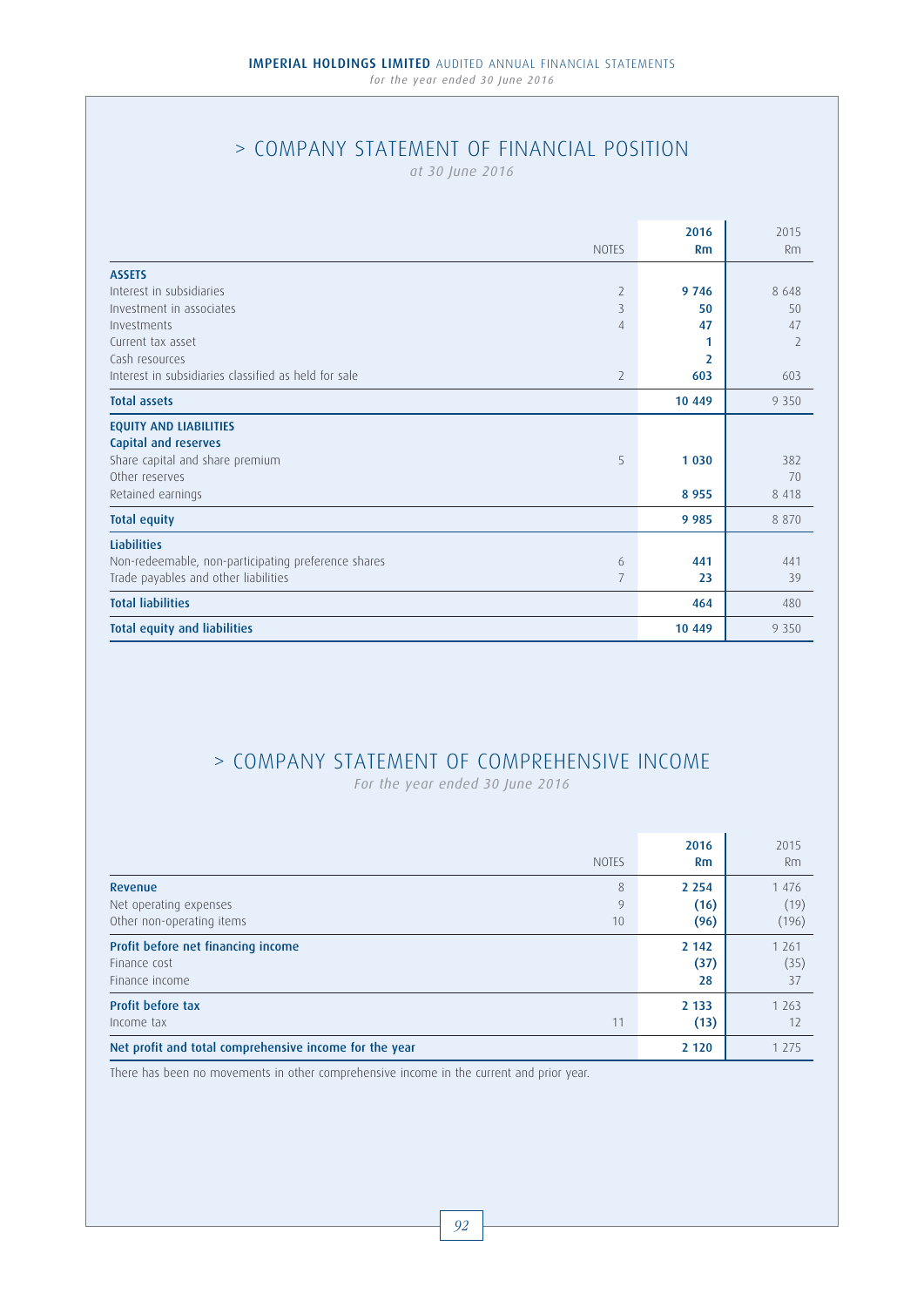# > COMPANY STATEMENT OF CHANGES IN EQUITY

*For the year ended 30 June 2016* 

|                                                                 | <b>SHARE CAPITAL</b><br><b>AND SHARE</b><br><b>PREMIUM</b><br>Rm | <b>OTHER</b><br><b>RESERVES</b><br>Rm | <b>RETAINED</b><br><b>EARNINGS</b><br>Rm | <b>TOTAL</b><br>Rm |
|-----------------------------------------------------------------|------------------------------------------------------------------|---------------------------------------|------------------------------------------|--------------------|
| At 30 June 2014                                                 | 382                                                              | 401                                   | 9 4 7 4                                  | 10 257             |
| Total comprehensive income for the year                         |                                                                  |                                       | 1 2 7 5                                  | 1 2 7 5            |
| Ordinary dividends declared                                     |                                                                  |                                       | (1597)                                   | (1597)             |
| Expiration of Lereko call option                                |                                                                  | (309)                                 | (756)                                    | (1065)             |
| Direct transfer to retained earnings                            |                                                                  | (22)                                  | 22                                       |                    |
| At 30 June 2015                                                 | 382                                                              | 70                                    | 8 4 1 8                                  | 8870               |
| Total comprehensive income for the year                         |                                                                  |                                       | 2 1 2 0                                  | 2 1 2 0            |
| Ordinary dividends declared                                     |                                                                  |                                       | (1653)                                   | (1653)             |
| Direct transfer to retained earnings                            |                                                                  | (70)                                  | 70                                       |                    |
| Share issue of 4 559 221 at an average price of R142 less share |                                                                  |                                       |                                          |                    |
| issue costs                                                     | 648                                                              |                                       |                                          | 648                |
| At 30 June 2016                                                 | 1 0 3 0                                                          |                                       | 8955                                     | 9985               |

# > COMPANY STATEMENT OF CASH FLOWS

*For the year ended 30 June 2016* 

|                                                                                                                    | <b>NOTES</b> | 2016<br>Rm     | 2015<br>Rm |
|--------------------------------------------------------------------------------------------------------------------|--------------|----------------|------------|
| Cash flows from operating activities                                                                               |              |                |            |
| Cash generated by operations                                                                                       | 12           | 2 2 3 2        | 1 5 3 5    |
| Finance cost paid                                                                                                  |              | (37)           | (35)       |
| Finance income received                                                                                            |              | 28             | 37         |
| Tax paid                                                                                                           | 13           | (12)           | (14)       |
|                                                                                                                    |              | 2 2 1 1        | 1 5 2 3    |
| Cash flows from investing activities<br>(Additions) disposals of investments and loans to subsidiaries, associated |              |                |            |
| companies and joint ventures *                                                                                     |              | (546)          | 107        |
| Settlement of contingent consideration liabilities                                                                 |              | (10)           | (33)       |
|                                                                                                                    |              | (556)          | 74         |
| Cash flows from financing activities                                                                               |              |                |            |
| Dividends paid                                                                                                     |              | (1653)         | (1597)     |
|                                                                                                                    |              | (1653)         | (1597)     |
| Net increase in cash and cash equivalents<br>Cash and cash equivalents at beginning of year                        |              | $\overline{2}$ |            |
|                                                                                                                    |              |                |            |
| Cash and cash equivalents at end of year                                                                           |              | $\overline{2}$ |            |

\* The additions to the investment of Associated Motor Holdings (Pty) Limited and Boundlesstrade 154 (Pty) Limited resulting from the share issue was treated as non-cash flow.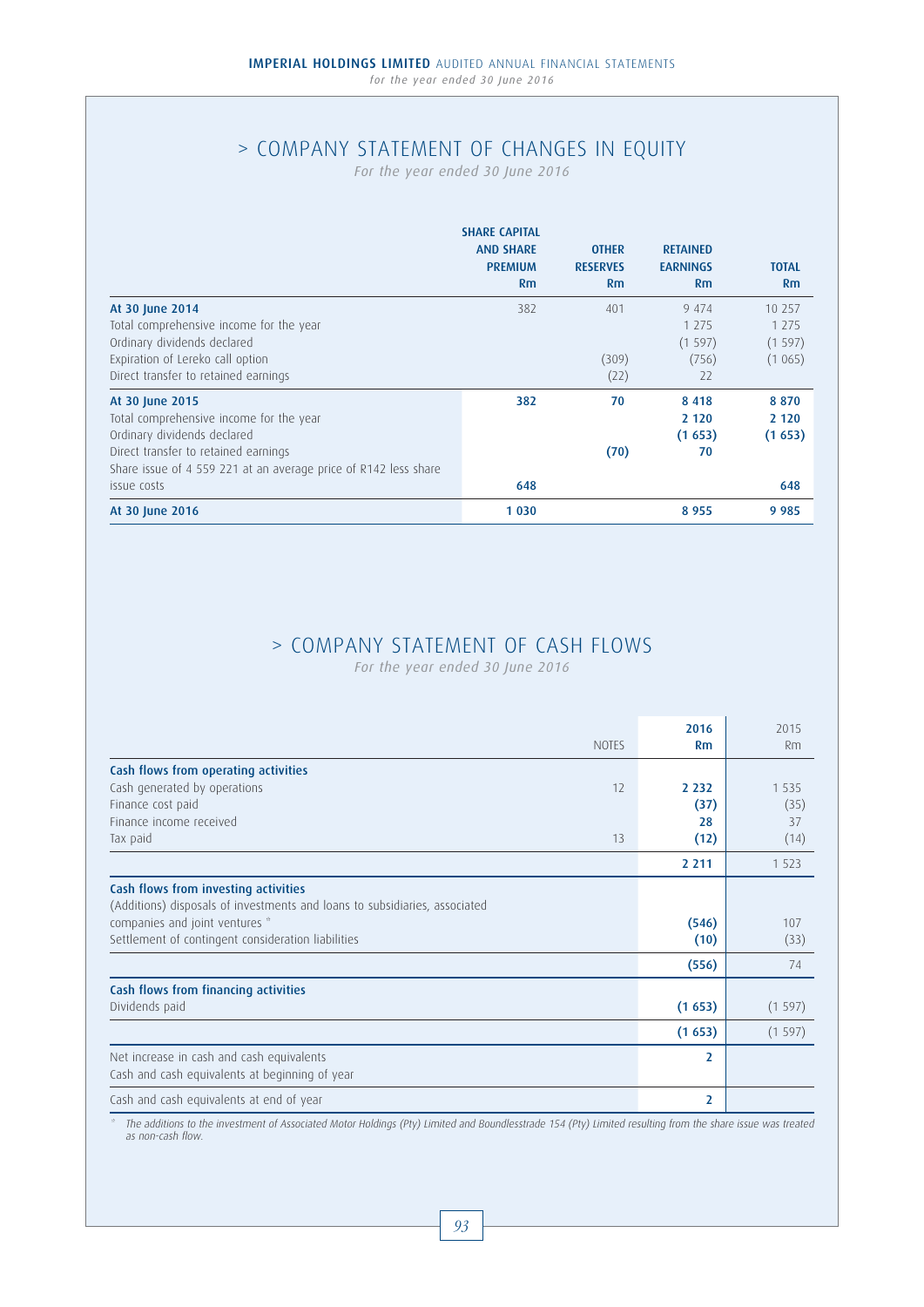# > NOTES TO THE COMPANY FINANCIAL STATEMENTS

*For the year ended 30 June 2016*

## 1. ACCOUNTING POLICIES

 The principle accounting policies adopted and methods of computation used in the preparation of the company's annual financial statements are set out below and are consistent in all material aspects with those applied during the previous year.

## 1.1 Interest in subsidiaries

Interest in subsidiaries are carried at cost less accumulated impairment losses.

Acquisition-related costs for new interests acquired during the year are recognised in profit or loss.

### 1.2 Investments in associates

Investments in associates are carried at cost less accumulated impairment losses.

### 1.3 Investments

Investments are carried at cost less accumulated impairment losses.

### 1.4 Financial instruments

 Financial assets and financial liabilities are recognised when the company becomes a party to the contractual provisions of the contract.

#### Initial measurement

Financial assets and financial liabilities are initially measured at fair value plus transaction costs.

#### Subsequent measurement

Financial assets comprising of cash resources are carried at cost which is also fair value.

 Financial liabilities comprising of trade payables and contingent consideration liabilities are subsequently measured at amortised cost using the effective interest method, less any impairment where appropriate.

#### Derecognition

 Financial assets are derecognised when the right to receive cash flows have expired or the company has transferred the financial asset and all the risks and rewards associated with ownership of the financial asset.

Financial liabilities are derecognised when the obligations specified in the contacts are discharged, cancelled or expired.

### 1.5 Revenue

 Dividend income from interest in subsidiaries, investments in associates and other investments, is recognised when the company's right to receive payment has been established.

### 1.6 Finance cost and finance income

 Finance cost comprises of the preference dividend payable on the non-redeemable, non-participating preference shares. Finance cost is recognised in profit or loss in the period in which it is incurred on a day-to-day basis using the effective interest method.

Finance income is recognised in profit or loss using the effective interest method.

### 1.7 Exceptional items

Exceptional items includes gains or losses on disposal and impairments of subsidiaries and investment in associates and joint ventures.

### 1.8 Income taxes

Income tax comprises of current and withholding tax for the year recognised in profit or loss.

### Current tax

 Current tax assets or liabilities are recognised based on the expected tax payable or refundable. Current tax is calculated on the taxable profit for the period using the tax rates that have been enacted of substantively enacted by the end of the reporting period.

### Withholding tax

Withholding tax is payable at different tax rates on the dividends received from foreign subsidiaries.

### 1.9 Significant judgement and estimates

 The preparation of the annual financial statements requires the company's management to make judgements, estimates and assumptions that affect the reported amounts of assets and liabilities and the disclosure of contingent assets and liabilities at the

94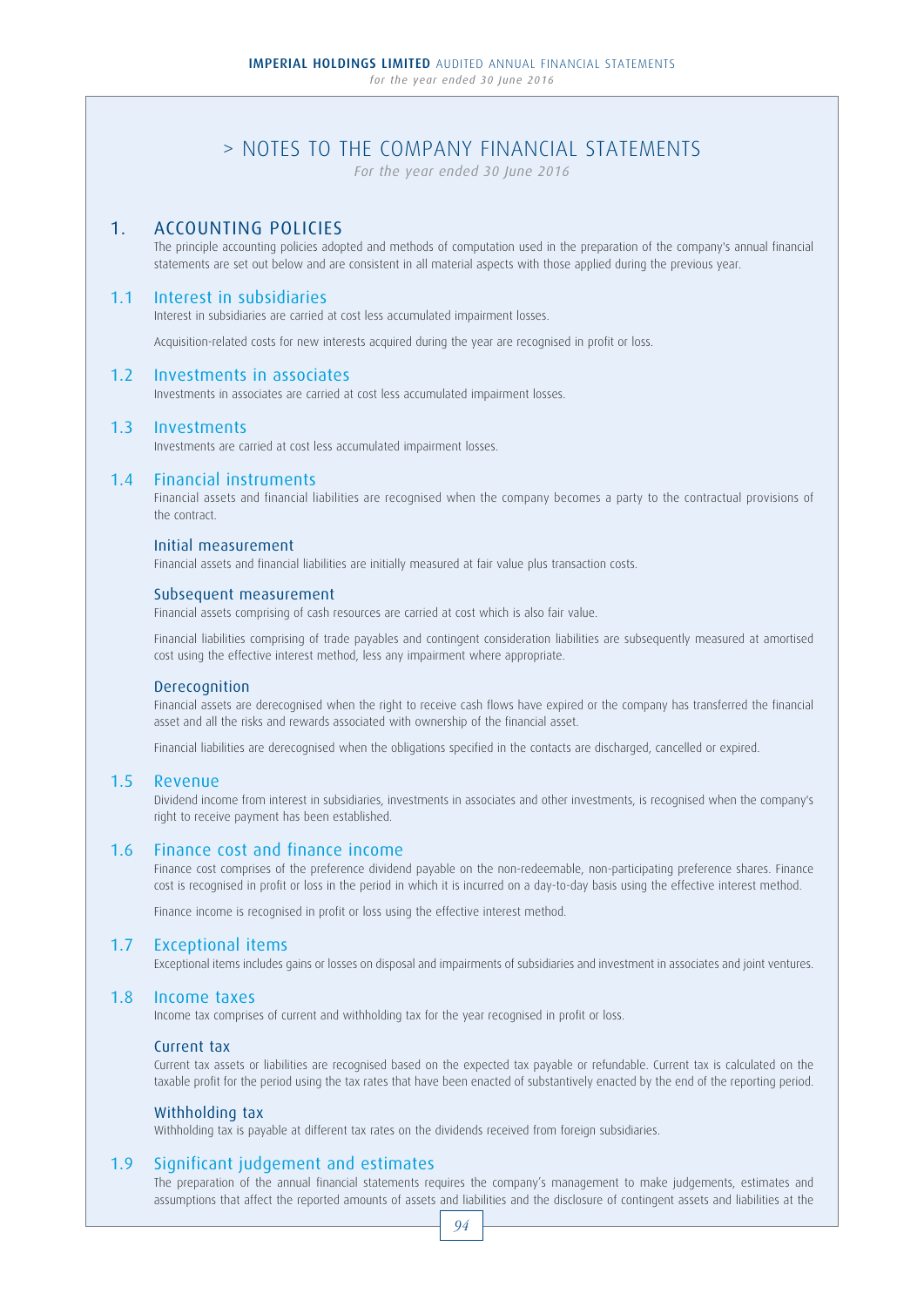date of the financial statements, and the reported amounts of revenues and expenses during the reporting period. The determination of estimates requires the exercise of judgement based on various assumptions and other factors such as historical experience and current and economic conditions.

 The company uses judgement when assessing the impairments of the investments in subsidiaries, associates and the contingent consideration liabilities.

## 1.10 New and revised international financial reporting standards in issue but not yet effective

The following are applicable amendments to IFRS that could have an impact on the company's financial statements.

 Amendments to IFRS 9 – Financial Instruments and the new standard for revenue (IFRS 15 – Revenue From Contacts With Customers), are expected to have no significant impact on the company's accounting policies and methods of computation.

|                |                                                                                                                                                                                        | 2016<br>Rm         | 2015<br>Rm                 |
|----------------|----------------------------------------------------------------------------------------------------------------------------------------------------------------------------------------|--------------------|----------------------------|
| 2.             | <b>INTEREST IN SUBSIDIARIES</b><br>Shares at cost, net of impairments<br>Indebtedness by subsidiaries, net of impairments                                                              | 7 2 7 9<br>2 4 6 7 | 6 4 9 5<br>2 1 5 3         |
|                |                                                                                                                                                                                        | 9 7 4 6            | 8 6 4 8                    |
|                | The investment in Regent Insurance and Regent Life have been reclassified as held for sale<br>as the Group has agreed to dispose of these investments, subject to regulatory approval. |                    |                            |
|                | Details of the company's principal subsidiaries are reflected in note 39 of the consolidated<br>annual financial statements.                                                           |                    |                            |
| 3.             | <b>INVESTMENT IN ASSOCIATES</b><br>Unlisted shares at cost<br>Impairments                                                                                                              | 33                 | 45<br>(12)                 |
|                | Indebtedness by associates                                                                                                                                                             | 33<br>17           | 33<br>17                   |
|                |                                                                                                                                                                                        | 50                 | 50                         |
|                | Lereko Mobility (Pty) Ltd (Lereko) call option<br>Balance at beginning of year<br>Fair value adjustment through profit or loss<br>Expiration of call option                            |                    | 1 1 7 3<br>(108)<br>(1065) |
|                | Balance at end of year                                                                                                                                                                 |                    |                            |
| $\mathbf{4}$ . | <b>INVESTMENTS</b><br>Unlisted shares at cost, net of impairments                                                                                                                      | 47                 | 47                         |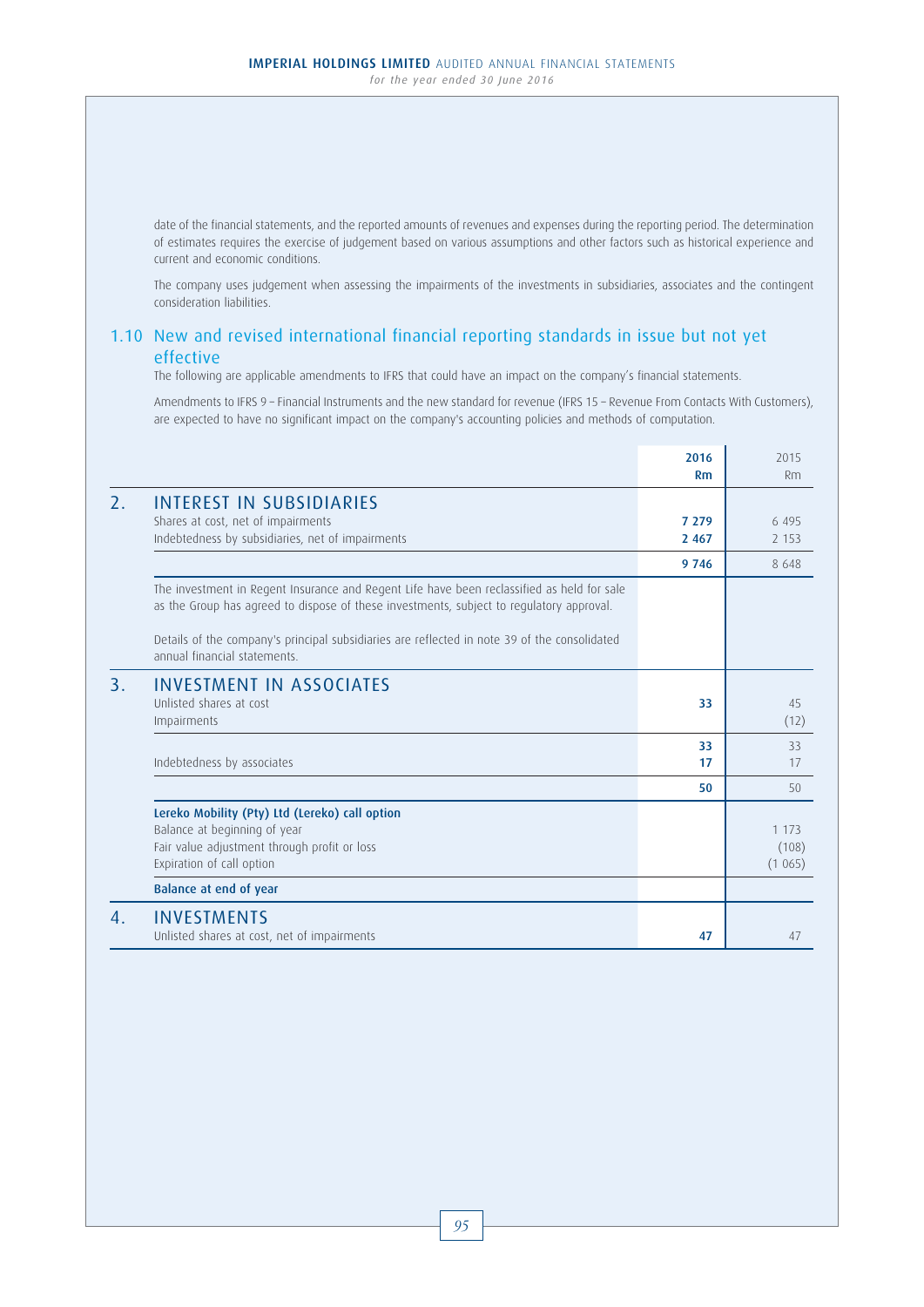# > NOTES TO THE COMPANY FINANCIAL STATEMENTS

*For the year ended 30 June 2016 – Continued*

|                                                                            | 2016<br>Rm     | 2015<br>Rm               |
|----------------------------------------------------------------------------|----------------|--------------------------|
| <b>SHARE CAPITAL AND SHARE PREMIUM</b>                                     |                |                          |
| Authorised share capital                                                   |                |                          |
| 394 999 000 (2015: 394 999 000) ordinary shares of 4 cents each            | 15             | 15                       |
| 50 000 000 (2015: 50 000 000) deferred ordinary shares of 4 cents each     |                |                          |
| 15 000 000 (2015: 15 000 000) preferred ordinary shares of 4 cents each    |                |                          |
| 1 000 (2015: 1 000) redeemable preference shares of 4 cents each           |                |                          |
| 40 000 000 (2015: 40 000 000) non-redeemable, non-participating preference |                |                          |
| shares of 4 cents each                                                     | $\overline{2}$ | $\overline{\phantom{a}}$ |
|                                                                            | 20             | 20                       |
| Issued and fully paid share capital                                        |                |                          |
| 208 172 968 (2015: 202 782 278) ordinary shares of 4 cents each            | 8              | 8                        |
| 9 362 298 (2015: 10 193 767) deferred ordinary shares of 4 cents each      |                |                          |
|                                                                            | 9              | 9                        |
| Share premium                                                              | 1021           | 373                      |
| Share capital and premium                                                  | 1 0 3 0        | 382                      |

For non-redeemable, non-participating preference shares in issue refer to note 6.

#### Directors' authority to issue ordinary shares and non-redeemable non-participating preference shares

The directors have been given general authority until the next annual general meeting to issue:

- > not more than five percent of the issued ordinary share capital at 30 June 2015;
- > not more than five million of the non-redeemable, non-participating preference shares.

#### Ordinary shares

The ordinary shares carry one vote per share and are entitled to an ordinary dividend.

#### Deferred ordinary shares

 Ukhamba, the BEE partner that owns an effective 10,7% shareholding in Imperial, facilitated the trading of its shares to allow our employees and beneficiaries in Ukhamba to monetise their value in Ukhamba. To allow for this, at a general meeting held on 21 October 2013, Imperial shareholders agreed to alter the conversion profile of the deferred ordinary shares to equal predetermined conversions over 12 years. As a result 831 469 deferred shares convert annually, with the last conversion on 30 June 2025.

To the end of the current financial year 13 393 091 (2015: 12 561 622) deferred ordinary shares have been converted into ordinary shares.

The deferred ordinary shares carry one vote per share and are not entitled to dividends.

#### Directors interests in issued share capital

 At year-end the aggregate shareholdings of the directors in the issued ordinary share capital of the company are outlined in note 40 of the consolidated annual financial statements.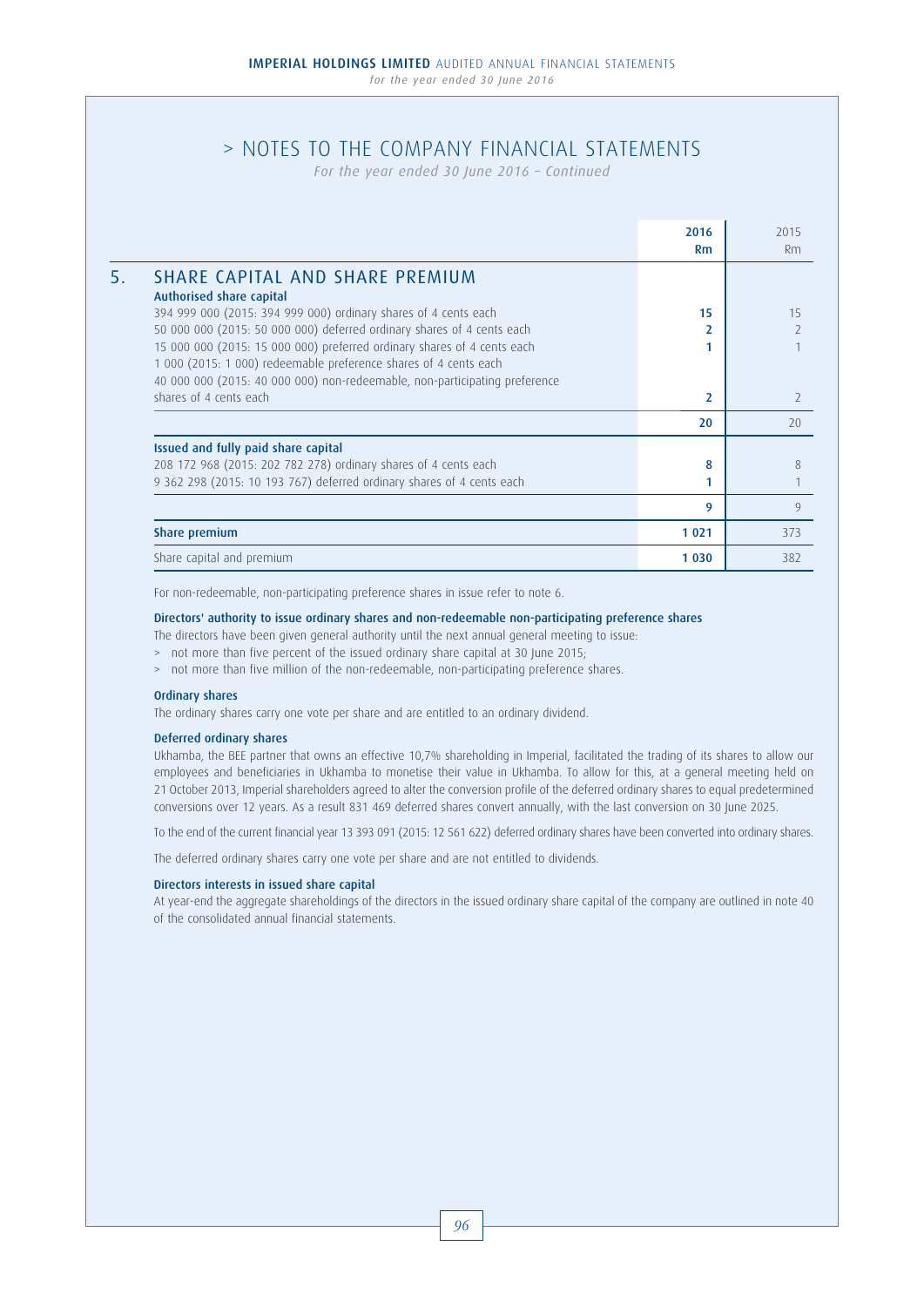| 6.  | NON-REDEEMABLE, NON-PARTICIPATING PREFERENCE SHARES                                                                                                                                                                                                                                                                                                                                             | 2016<br>Rm         | 2015<br><b>Rm</b> |
|-----|-------------------------------------------------------------------------------------------------------------------------------------------------------------------------------------------------------------------------------------------------------------------------------------------------------------------------------------------------------------------------------------------------|--------------------|-------------------|
|     | Non-redeemable, non-participating preference shares at cost                                                                                                                                                                                                                                                                                                                                     | 441                | 441               |
|     | 4 540 041 preference shares listed on the JSE under specialist securities - preference<br>shares sector.                                                                                                                                                                                                                                                                                        |                    |                   |
|     | These shares are entitled to a preference dividend being 82,5% of the prime interest rate.<br>The company is obligated to pay any arrear dividends within five years from the proceeds<br>raised by issuing new ordinary shares within six months prior to such payment. Because of<br>the cumulative nature of these preference shares they are classified as debt with no<br>repayment terms. |                    |                   |
|     | The coupon is payable semi-annually on 1 April and 1 October and annually this amounts to<br>R37 million (2015: R35 million ) which is included as part of finance cost in profit or loss.                                                                                                                                                                                                      |                    |                   |
| 7.  | <b>TRADE PAYABLES AND OTHER LIABILITIES</b><br>Trade payables and accruals at amortised cost<br>Contingent consideration liabilities (Level 3 financial instrument)                                                                                                                                                                                                                             | 19<br>4            | 26<br>13          |
|     |                                                                                                                                                                                                                                                                                                                                                                                                 | 23                 | 39                |
|     | The fair value of the trade payables and accruals approximate their fair value.                                                                                                                                                                                                                                                                                                                 |                    |                   |
|     | Movements in contingent consideration liabilities (Level 3 financial instrument)<br>Balance at beginning of year<br>Settlements<br>Remeasured to profit or loss<br>Amounts raised                                                                                                                                                                                                               | 13<br>(10)<br>1.   | 40<br>(33)<br>6   |
|     |                                                                                                                                                                                                                                                                                                                                                                                                 | 4                  | 13                |
| 8.  | <b>REVENUE</b><br>An analysis of the company's revenue is as follows:<br>Dividends from subsidiaries and associates                                                                                                                                                                                                                                                                             | 2 2 3 6            | 1 4 6 7           |
|     | Fees received                                                                                                                                                                                                                                                                                                                                                                                   | 18                 | 9                 |
|     |                                                                                                                                                                                                                                                                                                                                                                                                 | 2 2 5 4            | 1 4 7 6           |
| 9.  | <b>NET OPERATING EXPENSES</b><br>The following disclosable items have been included in operating expenses:<br>Auditors' remuneration<br>Non-executive directors' emoluments*<br>Professional fees<br>Acquisition costs                                                                                                                                                                          | 2<br>8<br>5        | 2<br>5<br>5       |
|     | Refer to note 40 in the consolidated annual financial statements for the executive directors emoluments.                                                                                                                                                                                                                                                                                        |                    |                   |
| 10. | <b>OTHER NON-OPERATING ITEMS</b><br>Remeasurement of financial instruments not held-for-trading                                                                                                                                                                                                                                                                                                 |                    | (108)             |
|     | Fair value loss on Lereko Mobility (Pty) Ltd call option                                                                                                                                                                                                                                                                                                                                        |                    | (108)             |
|     | Capital items                                                                                                                                                                                                                                                                                                                                                                                   | (96)               | (88)              |
|     | Profit (loss) on sale of subsidiaries and businesses<br>Profit on sale of investment in associates<br>Impairment of investments in subsidiaries, loans to subsidiaries and associates                                                                                                                                                                                                           | 150<br>25<br>(271) | (42)<br>(46)      |
|     |                                                                                                                                                                                                                                                                                                                                                                                                 | (96)               | (196)             |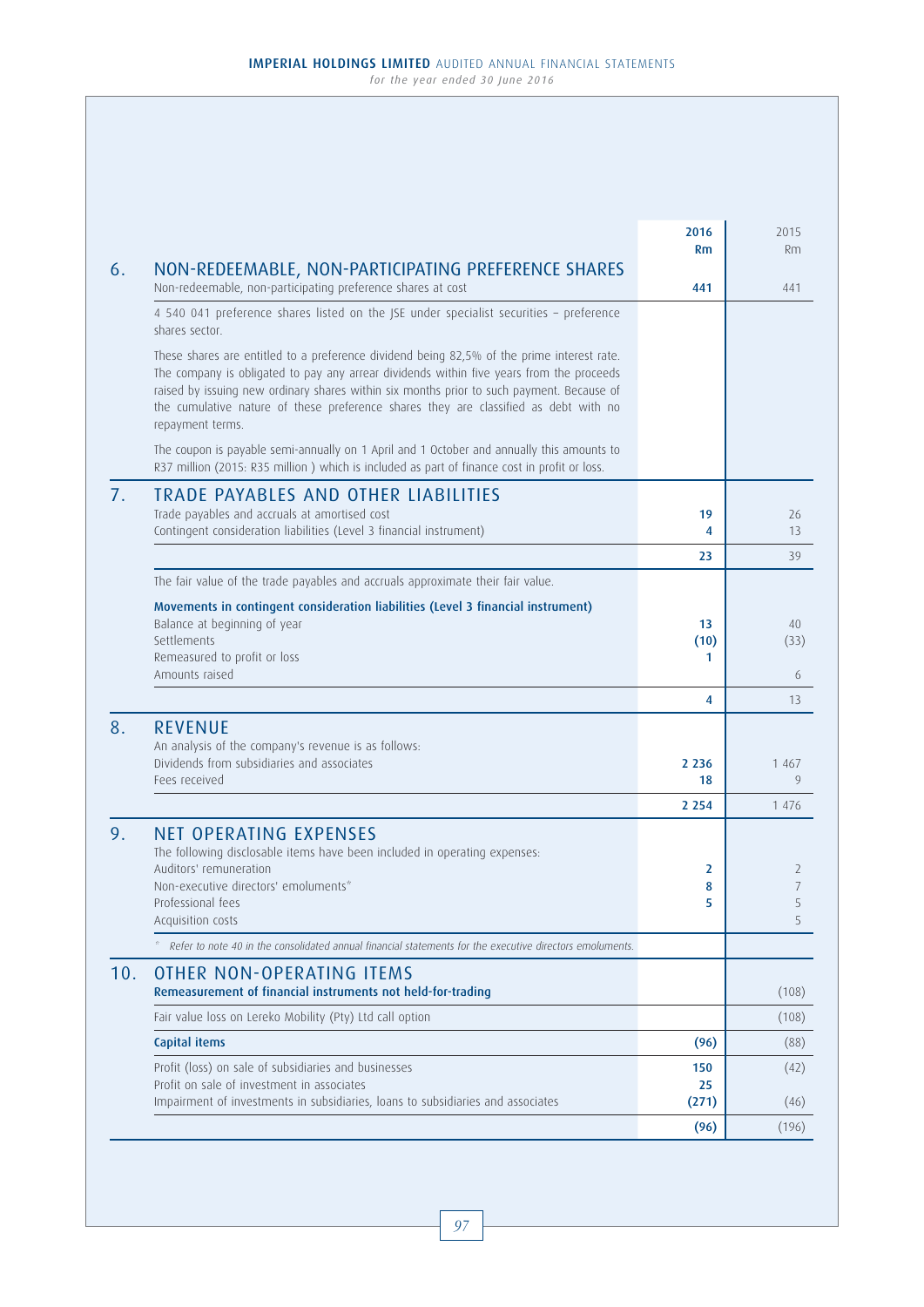# > NOTES TO THE COMPANY FINANCIAL STATEMENTS

*For the year ended 30 June 2016 – Continued*

| 2016                                                                                                                                                                         | 2015    |
|------------------------------------------------------------------------------------------------------------------------------------------------------------------------------|---------|
| Rm                                                                                                                                                                           | Rm      |
| 11.<br><b>INCOME TAX</b>                                                                                                                                                     |         |
| South African normal tax                                                                                                                                                     |         |
| - Current<br>13                                                                                                                                                              | 12      |
| Capital gains tax                                                                                                                                                            |         |
| - Prior year over provision of current tax                                                                                                                                   | (27)    |
| Withholding tax on dividends                                                                                                                                                 | 3       |
| 13                                                                                                                                                                           | (12)    |
| Reconciliation of tax rate:<br>$\frac{0}{0}$                                                                                                                                 | 0/0     |
| Profit before tax - effective tax rate<br>0,6                                                                                                                                | (1,0)   |
| Tax effect of:                                                                                                                                                               |         |
| - Withholding tax on dividends                                                                                                                                               | (0,2)   |
| - Disallowable charges/capital losses<br>(1,8)                                                                                                                               | (1,2)   |
| - Exempt income<br>29,2                                                                                                                                                      | 30,6    |
| - Fair value adjustment on Lereko Mobility (Pty) Ltd call option                                                                                                             | (2,3)   |
| - Prior year overprovision                                                                                                                                                   | 2,1     |
| 28,0                                                                                                                                                                         | 28,0    |
| Disallowable expenses include interest incurred on the non-redeemable, non-participating<br>preference shares and expenses incurred in the production of non-taxable income. |         |
| 12.<br><b>CASH GENERATED BY OPERATIONS</b>                                                                                                                                   |         |
| Profit before net financing costs<br>2 1 4 2                                                                                                                                 | 1 2 6 1 |
| Exceptional items<br>96                                                                                                                                                      | 88      |
| Fair value gain on Lereko Mobility (Pty) Ltd call option                                                                                                                     | 108     |
| Remeasurement of contingent consideration liabilities<br>1                                                                                                                   |         |
| Acquisition costs                                                                                                                                                            | 5       |
| <b>Working capital movements</b>                                                                                                                                             |         |
| - Decrease in trade and other receivables                                                                                                                                    | 68      |
| - (Decrease) Increase in trade and other payables<br>(7)                                                                                                                     | 5       |
| 2 2 3 2                                                                                                                                                                      | 1 5 3 5 |
| 13.<br><b>TAX PAID</b>                                                                                                                                                       |         |
| Balance at beginning of year<br>$\overline{2}$                                                                                                                               | (24)    |
| Current tax recognised in profit or loss<br>(13)                                                                                                                             | 12      |
| Balance at end of year<br>(1)                                                                                                                                                | (2)     |
| (12)                                                                                                                                                                         | (14)    |